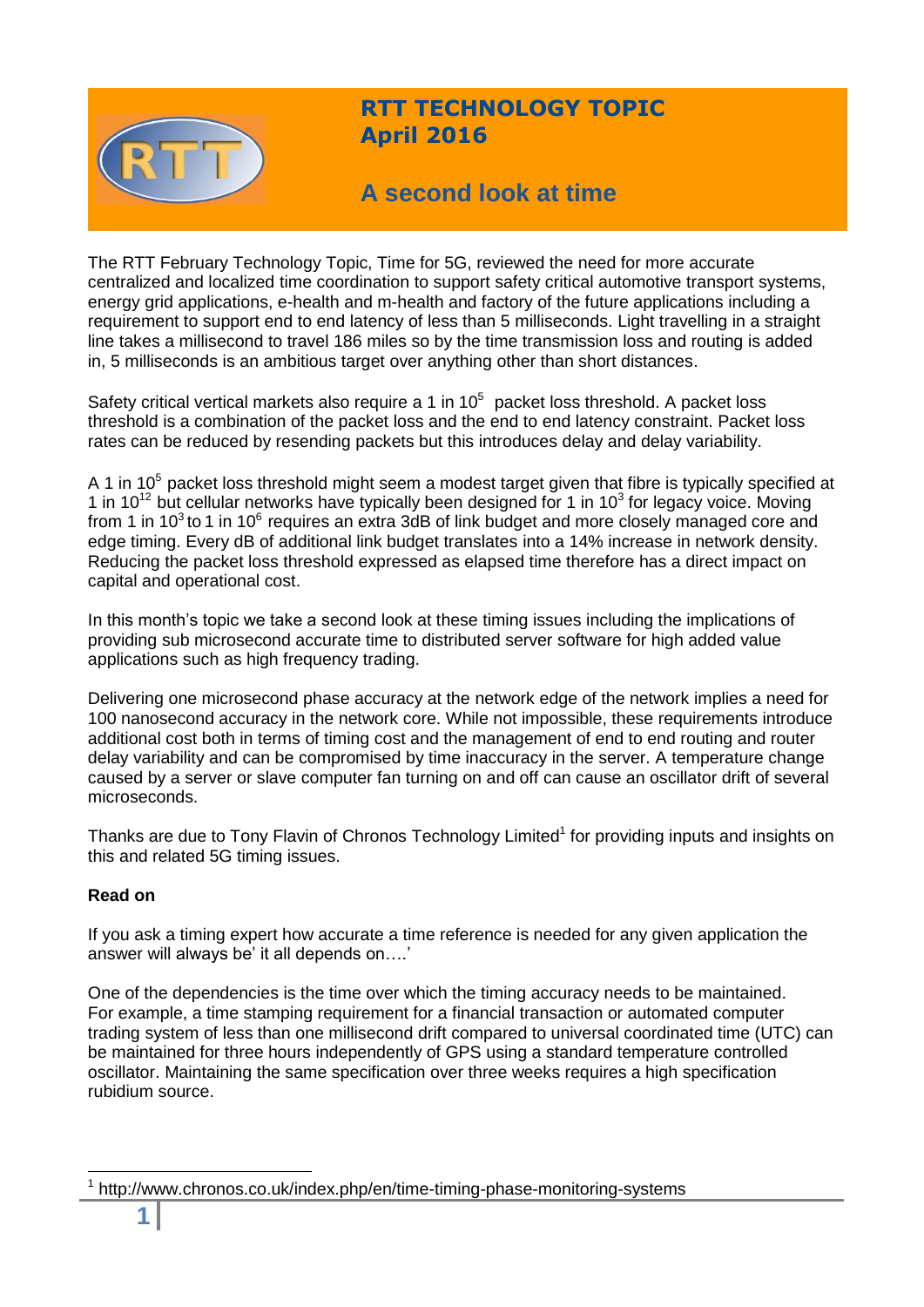Maintaining <1 microsecond of accuracy relative to UTC, needed for example for high frequency trading or smart grid or LTE Advanced mobile networks using a temperature compensated crystal oscillator TCXO would support three minutes of holdover. Three hours of holdover would need a highly specified OCXO or low specification rubidium source.

Legacy networks have typically been deployed using a master clock frequency specified to the G.811 ITU standard  $2$  developed to prevent slips in international switch buffers, primarily for speech traffic, but also used as the master clock for systems such as SDH. This has been supplemented by ITU-T G 8272 for time, phase and frequency in packet networks and other recommendations in the G.827x series to compensate for variable delay introduced by switch and router hardware and routing flexibility.

Digital networks since PDH systems in the 1980's through to SDH and SONET and today's optical networks have required synchronization. All of these guided media protocols are inherently suitable for synchronization distribution due to the bit-by-bit deterministic way in which they transport data.

The transition to packet networks and Ethernet for backhaul in parallel with the need to maintain legacy TDM networks has meant that synchronization has to be maintained across nondeterministic packet networks.

A common method of achieving this is by using the Precise Timing Protocol (PTP) based on a continuous exchange of time stamped packets which ensures that the grand master clock reference maintains the alignment of boundary and slave clocks. A parallel protocol, the Network Time Protocol (NTP) is used to synchronise computer clocks over a network.

These protocols can be compromised by frame delay (latency), frame delay variation (packet jitter) and frame loss. PTP operates in a similar manner to NTP, but at higher packet rates and generally at the Ethernet Layer rather than the IP layer. This allows PTP to achieve higher levels of accuracy than the one millisecond level generally quoted for NTP systems. $3$ 

Inconveniently, packet delay in the network is often asymmetric, different between master to slave and slave to master. This complicates the phase synchronization process because the offset computed by the slave will be wrong by the sum of the difference between the two paths.

So for example a computer or server exchanging time stamps every second between a slave and master with 50 nanosecond accuracy could be transitioning through a switch or router introducing asymmetric path delay (packet delay variation) of the order of tens of microseconds.

The computer or server will be running an operating system coupled to a quartz oscillator which can add microseconds of error per day and there will be an additional difference of several microseconds depending on whether the server is loaded (with the fan running) or unloaded. The filling and emptying of traffic buffers causes additional asymmetric delay variation.

The impact of this is that the core network reference has to be at least an order of magnitude more accurate than the boundary clock reference, for example one microsecond at the edge will need 100 nanoseconds at the core. This level of accuracy is also needed to provide back up when GPS is unavailable.

There seems to be an emerging consensus within the 5G standards community that there will need to be a reference time accuracy at the network edge of the order of 300 to 500 nanoseconds which implies 30 nanoseconds at the core though it is hard to see how useful this will be if the

 $\overline{a}$ 

<sup>2</sup> https://www.itu.int/rec/T-REC-G.811/en

<sup>&</sup>lt;sup>3</sup> http://www.ntp.org/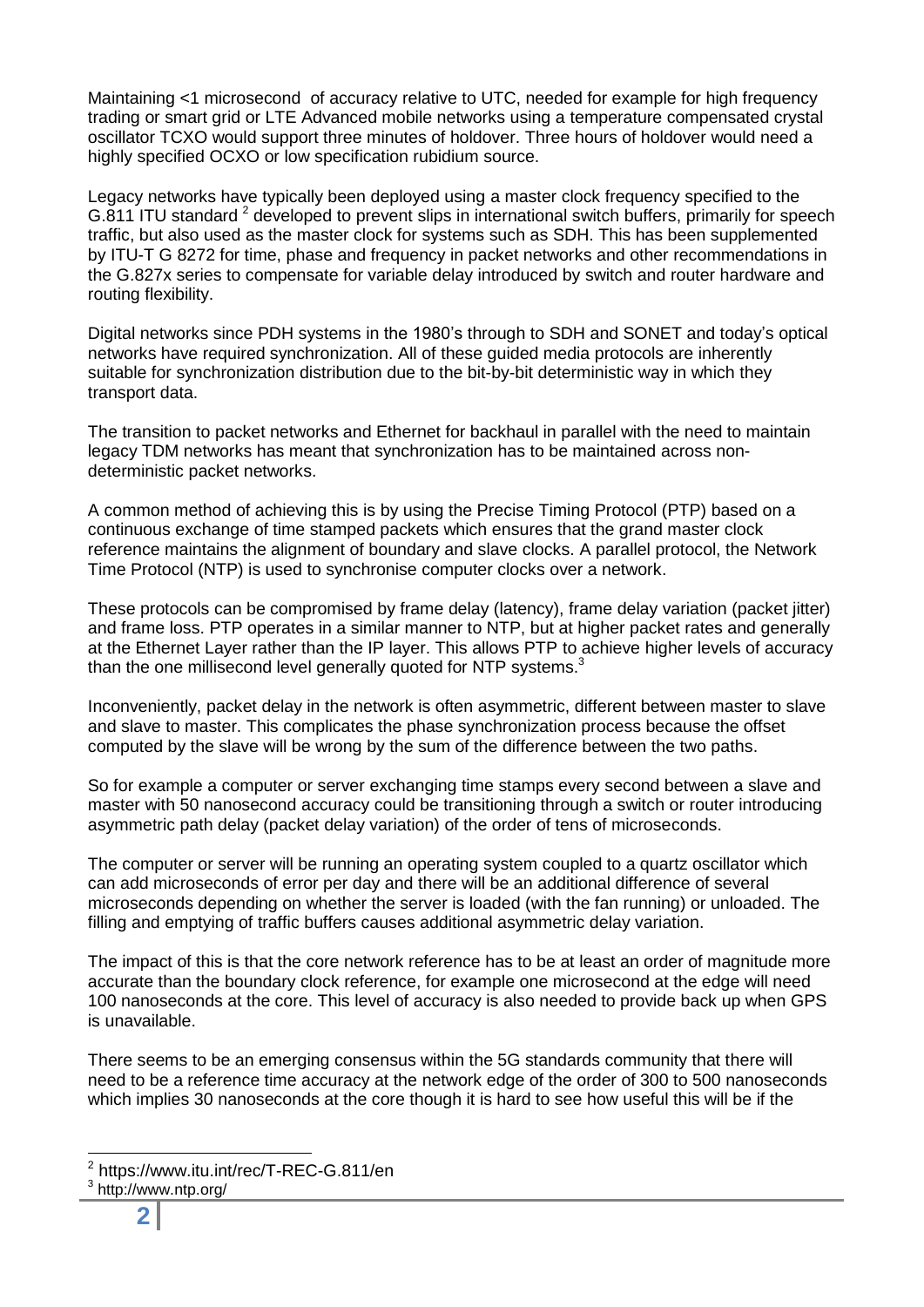other causes of end to end delay cannot be measured and managed and could potentially result in unexpected edge timing and synchronisation costs.

This also implies a need to qualify the timing needs of network function virtualization (NFV), assumed as one of the prime mechanisms for reducing delivery cost in 5G networks - a badly timed virtual network will by implication be a badly behaved virtual network. Packet timing protocols work adequately well over Layer 2 (the data link layer) but not Layer 3 (the network layer) and expensive work arounds may be needed which will negate the promised cost benefits.

The default answer is to use GPS with the comfort and assurance that GPS is becoming more accurate and resilient to jamming with the addition of the L2 and L 5 frequencies, launch of the Galileo and Beidou constellations and enhanced upgraded Glonass but getting GNSS signals into buildings can be hard and expensive. Lightning strikes or high winds can take out external antennas and satellite signals are subject to space weather effects. A wire head alternative therefore continues to be a desirable back up.

### **What accuracy is needed and what will it cost?**

The chip scale atomic clocks referenced in the January technology topic are one solution but are presently priced at around \$1500 dollars and do not have the accuracy of a full scale atomic clock. As with all electrical equipment, these devices will be subject to electrical failure.

Improving the accuracy of grand master clocks is also both desirable and necessary for 5G but has cost implications. An optimised cesium clock costs around \$100,000 dollars but cesium depletion means that the cesium tube will need replacing somewhere between every five and ten years at a cost of \$30,000 dollars.

Strontium based atomic clocks are being suggested as an alternative  $^4$  as are optical clocks  $^5$  but cesium and rubidium based devices remain as the default sources of accurate time in present and future networks for at least the next few years.

An optimised cesium clock today performing at an offset from UTC at 1x 10 $^{-12}$  accumulates one picosecond per second of phase compared to a UTC based device such as a GNSS/GPS timing receiver.

These devices can therefore maintain the +- 1.5 microseconds needed for time and phase alignment of macro and micro cells in LTE TDD and LTE Advanced for a month and future improvements will probably be sufficient to support more tightly toleranced 5G timing needs.

However there are other performance parameters including start up time that are critical to radio network applications including broadcasting, satellite and terrestrial mobile broadband which introduce additional synchronization cost. The better clocks typically have much longer start up and stabilisation times.

Resilience is also a cost and generally dependent on supplying multiple clock sources. The repurposing and recommissioning of legacy Loran Very Low Frequency (VLF) transmitters is being studied and tested as a cost effective way to provide UTC traceable time to applications in GNSS denied environments. Initial test programme results suggest this could yield UTC traceable results with an accuracy of better than 100 ns, a quality comparable to GPS but with better indoor penetration.<sup>6</sup>

 4 http://www.nist.gov/pml/div689/20150421\_strontium\_clock.cfm

<sup>5</sup> https://www.rp-photonics.com/optical\_clocks.html

<sup>6</sup> http://www.chronos.co.uk/index.php/en/delivering-a-national-timescale-using-eloran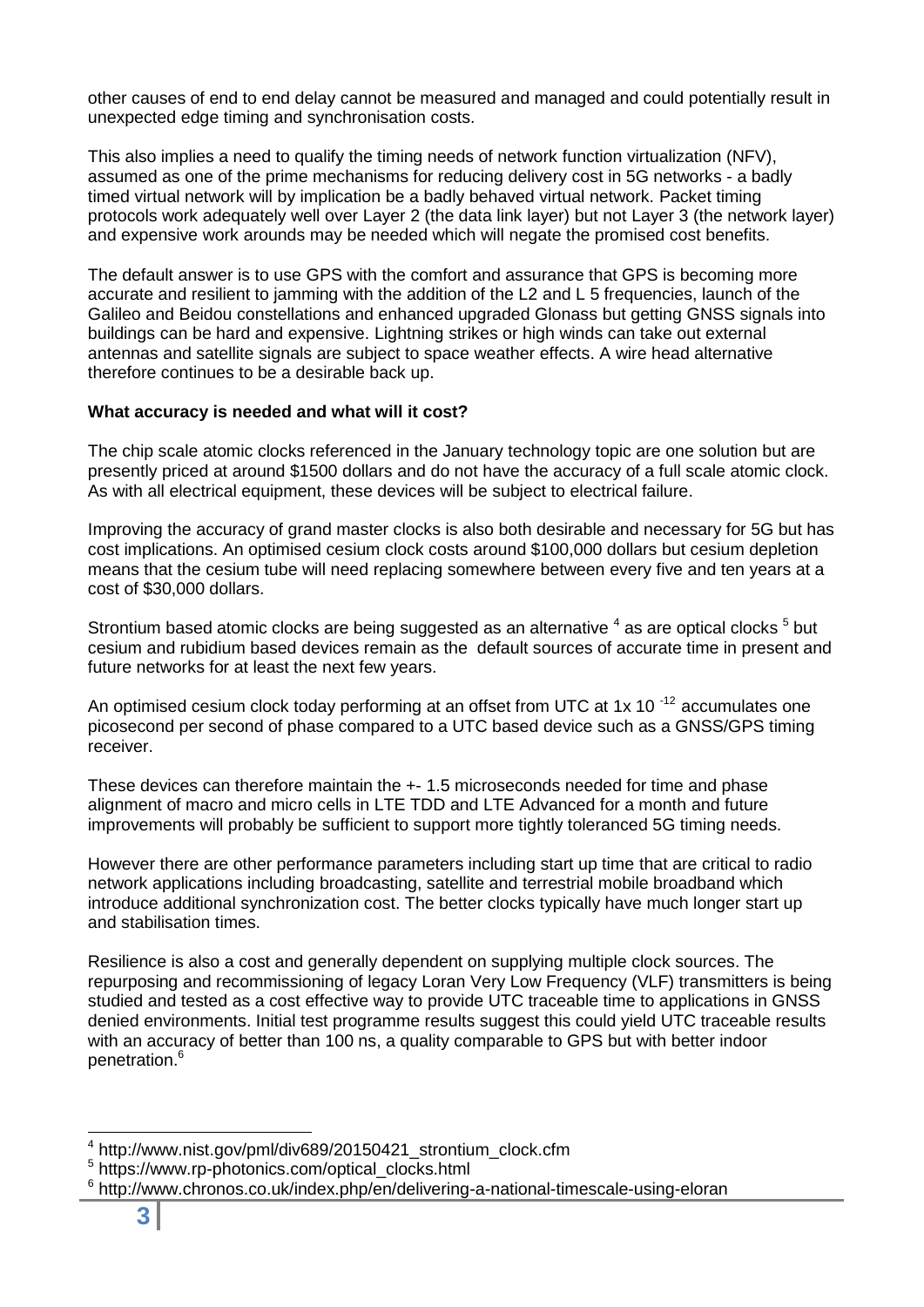Supplementary system innovations such as e-Loran are therefore likely to become progressively more important.

### **Summary**

The applications running in smart phones today have a relatively relaxed timing requirement, of the order of a second, but are dependent on tightly toleranced timing in the radio access layer and core network.

The transition from 4G to 5G implies a need for higher data rates, lower end to end latency, better resiliency, lower packet loss thresholds and low packet delay variability. These together with advanced interference management techniques in the radio layer imply at least an order of magnitude improvement in time accuracy both at the core and in boundary clock devices.

This improvement will also be needed to support network function virtualization (NFV). In particular the promised cost efficiency gains of NFV may be at least partially offset by additional synchronization costs. At the very least it is to be expected that synchronization costs are likely to increase as a percentage of network deployment costs as we move from 4G to 5G networks.

Clock quality is equally critical to all guided media including next generation cable (DOCSIS 3), copper (G.fast) and fibre (GPON) as is the time domain integration of the radio access layer with copper, cable and fibre back haul.

It is plausible to claim and probably possible to prove that clock quality value, the difference between the cost of improving clock quality versus the additional realized value at network and device level increases as bit rate increases. Traffic per watt efficiency will also increase – a subject to which we will return in a future technology topic.

#### **Ends**

## **New 5G Vertical market study**

There are potentially three key enablers that could realise a 5G physical layer capable of delivering a step function performance improvement over existing 4G systems.

**Super accurate super small clocks** – to enable the improved frequency, phase and time referencing needed for high throughput low latency low packet loss connectivity and enhanced interference management (for capacity gain).

**Supercomputing** including quantum computing – to enable cost efficient and energy efficient spatial processing.

**Superconducting materials** including single atomic layer 2D materials such as graphene, silicene and germanane - to enable the ultra-low loss transfer of heat and energy.

All three topics are covered in a new study on *5G Vertical Markets* co-authored by Geoff Varrall and published by Policy Tracker – you can order a copy here

[https://www.policytracker.com/5G\\_report](https://www.policytracker.com/5G_report)

Geoff Varrall is also presenting two ninety minute modules on the Policy Tracker 5 day Training Course *[Understanding Modern Spectrum Management](http://www.policytracker.com/training/understanding-modern-spectrum-management-london) at the* LS Telcom Training Centre in Central **London April 18-22** – to book a place follow the link

**[http://www.policytracker.com/training/understanding-modern-spectrum-management](http://www.policytracker.com/training/understanding-modern-spectrum-management-london)[london](http://www.policytracker.com/training/understanding-modern-spectrum-management-london)**